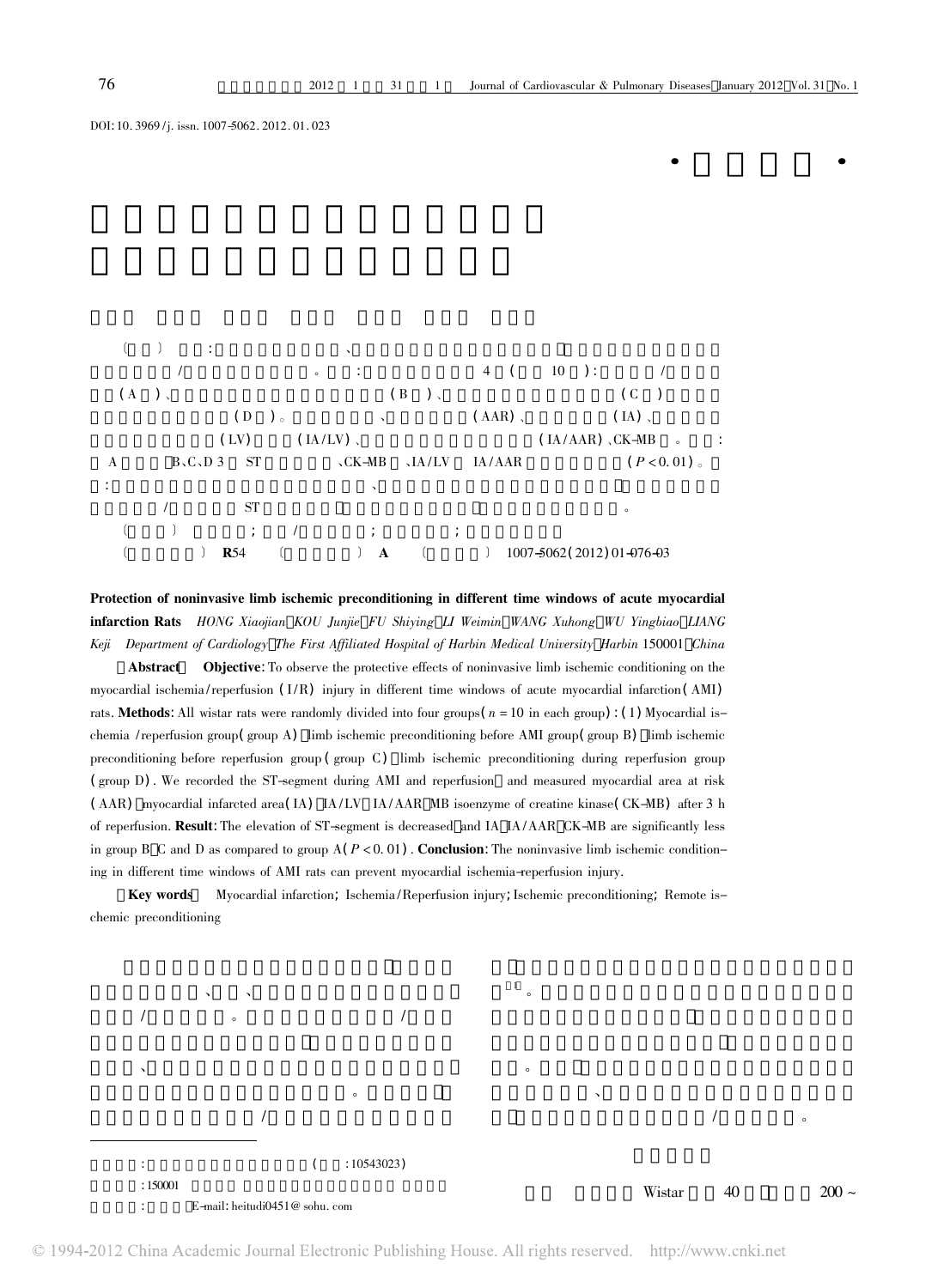| 300 <sub>g</sub>                                                                                 |                 |                                                                          |                   |                                          | $(AAR / LV)$ .                 |                           |               |
|--------------------------------------------------------------------------------------------------|-----------------|--------------------------------------------------------------------------|-------------------|------------------------------------------|--------------------------------|---------------------------|---------------|
| $A$ <sub>b</sub> $B$ <sub>b</sub> $C$ <sub>b</sub> $D$ <sup>4</sup><br>$10$ ).<br>$\overline{a}$ |                 |                                                                          |                   | $1\%$ TTC                                | 37 °C                          |                           | $30$ min      |
| Evans blue (Sigma)<br>(TTC)                                                                      |                 |                                                                          |                   |                                          |                                | (infarcted area           |               |
| $\left($                                                                                         |                 | IA)                                                                      |                   |                                          |                                |                           |               |
| <b>、PBS</b><br>$\sqrt{10\%}$                                                                     |                 |                                                                          |                   |                                          |                                |                           |               |
| $)$ 。                                                                                            |                 | (IA / LV)                                                                |                   |                                          |                                |                           |               |
| ) $\Box$<br>(                                                                                    |                 |                                                                          | (IA/AAR)          |                                          |                                |                           |               |
| ) 、                                                                                              |                 |                                                                          |                   | SPSS 13.0                                |                                | $\circ$                   |               |
| (BACKMAN COULTER)                                                                                |                 |                                                                          | $\pm$             |                                          |                                |                           |               |
| (CE)<br>)、                                                                                       | ) $\sim -20$ °C | P < 0.05                                                                 |                   |                                          | $\circ$                        |                           |               |
| (METTLER TOLE-<br>$)$ ,                                                                          |                 |                                                                          |                   |                                          |                                |                           |               |
| $DO$ ).                                                                                          |                 |                                                                          |                   |                                          |                                |                           |               |
| $10\%$<br>$\mathbf{A}$                                                                           | 0.3             | 1.                                                                       | <b>ST</b>         |                                          | 4                              |                           |               |
| g/kg                                                                                             |                 |                                                                          | ST                |                                          |                                | $1)$ 。<br>(               | A             |
| $\left($<br>1 mL                                                                                 |                 |                                                                          | $B$ , $C$ , $D$ 3 |                                          | <b>ST</b>                      |                           |               |
| /min)<br>90                                                                                      | $\overline{C}$  | $(P < 0.01)$ ;                                                           |                   | $\bf{B}$                                 |                                | $\mathcal{C}$             |               |
| 3cm)<br>$\circ$                                                                                  | 3,4             | BCD 3                                                                    |                   |                                          | $\circ$                        | $\bf{A}$                  |               |
| $2$ cm)<br>(                                                                                     |                 | $B$ , $C$ , $D$ 3                                                        |                   | ${\rm ST}$                               |                                | $(P < 0.01)$ ;            |               |
| $\circ$                                                                                          | $20$ min.       | $\, {\bf B}$                                                             |                   | $\mathsf C$                              | BCD 3                          |                           |               |
| 1/3                                                                                              |                 |                                                                          | $\circ$           |                                          |                                |                           |               |
| $60$ min                                                                                         | 180             | $\mathbf{1}$                                                             |                   | ST                                       |                                | $(mV \ x \pm s)$          |               |
| $min \circ B$<br>$\sim 10$                                                                       |                 |                                                                          |                   |                                          |                                |                           |               |
| $\bf{A}$                                                                                         |                 |                                                                          | $30 \text{ min}$  | 60 min 30 min                            | 1 <sub>h</sub>                 | 2 <sub>h</sub>            | 3 h           |
|                                                                                                  |                 | $0.02 \quad 0.87$<br>$\boldsymbol{A}$                                    |                   | 0.86<br>0.78                             | 0.61                           | 0.34                      | 0.05          |
| $5$ min<br>5 min<br>$\overline{2}$<br>$\sqrt{2}$                                                 | $\circ$ C       | $0.03 \t 0.51$ <sup>*</sup><br>B<br>$\mathsf C$<br>$0.03$ $0.64$ $^\ast$ |                   | $0.62*$<br>$0.43*$<br>$0.67*$<br>$0.51*$ | $0.12*$<br>$0.24$ <sup>*</sup> | $0.05^*$<br>$0.07*$       | 0.03<br>0.03  |
| $20$ min                                                                                         |                 | $0.02 \quad 0.67$<br>D                                                   |                   | $0.69*$<br>$0.55*$                       | $0.29*$                        | $0.08*$                   | 0.03          |
| $\mathbf{B}$<br>$\circ$ D                                                                        |                 | : $\quad$ A                                                              |                   | P < 0.01                                 |                                |                           |               |
| $20$ min<br>B<br>$\circ$                                                                         |                 | 2. CK-MB                                                                 |                   | $\bf{A}$                                 | $B \setminus C \setminus D$ 3  | CK-MB                     |               |
| <b>ST</b>                                                                                        |                 |                                                                          | (P < 0.01)        | 1)                                       | $\, {\bf B}$                   |                           | $\mathcal{C}$ |
| $30$ min<br>$30$ min<br>$60$ min                                                                 |                 | BCD 3                                                                    |                   |                                          |                                | $\circ$                   |               |
| $2\ \mathrm{h}$<br>$3\,$ h<br>${\rm ST}$<br>$1 h$ ,                                              |                 | $7000\,$                                                                 |                   |                                          |                                |                           |               |
| $\circ$                                                                                          |                 | 6000                                                                     |                   |                                          |                                |                           |               |
| $CK-MB$                                                                                          | $1.5$ mL        | 5000                                                                     |                   |                                          |                                |                           |               |
| $CK-MB$<br>$\circ$                                                                               |                 | CK-MB(IU/L)<br>4000<br>3000                                              |                   |                                          |                                |                           |               |
|                                                                                                  |                 | 2000                                                                     |                   |                                          |                                |                           |               |
| (                                                                                                | $0.5$ cm        | 1000                                                                     |                   |                                          |                                |                           |               |
| $0.9\%$<br>)<br>$2\,$ mL                                                                         |                 | $\boldsymbol{0}$                                                         | A组                | B组                                       | C组                             | D组                        |               |
| $0.5\%$ Evans blue                                                                               |                 |                                                                          |                   |                                          |                                |                           |               |
|                                                                                                  | $\circ$         |                                                                          | $\mathbf{1}$      | $CK-MB$                                  | ** $P < 0.01$                  |                           |               |
| $-20^{\circ}\!C$<br>$0.9\%$                                                                      |                 |                                                                          | ÷                 | $\mathbf A$                              |                                |                           |               |
| $20$ min<br>$\circ$                                                                              |                 | 3.                                                                       |                   | $\overline{4}$                           |                                |                           |               |
| $1 \text{ mm}$                                                                                   |                 |                                                                          |                   |                                          |                                |                           |               |
| (LV)                                                                                             |                 |                                                                          |                   | ( AAR/LV )                               |                                |                           |               |
| (area at risk AAR)                                                                               |                 | 2)<br>$\left($                                                           | $\bf{A}$          | $B$ , $C$ , $D$ 3                        |                                | $\mathrm{IA}/\mathrm{LV}$ | IA/           |
|                                                                                                  |                 | ${\rm AAR}$                                                              |                   | (P < 0.01)                               |                                | $\, {\bf B}$              |               |